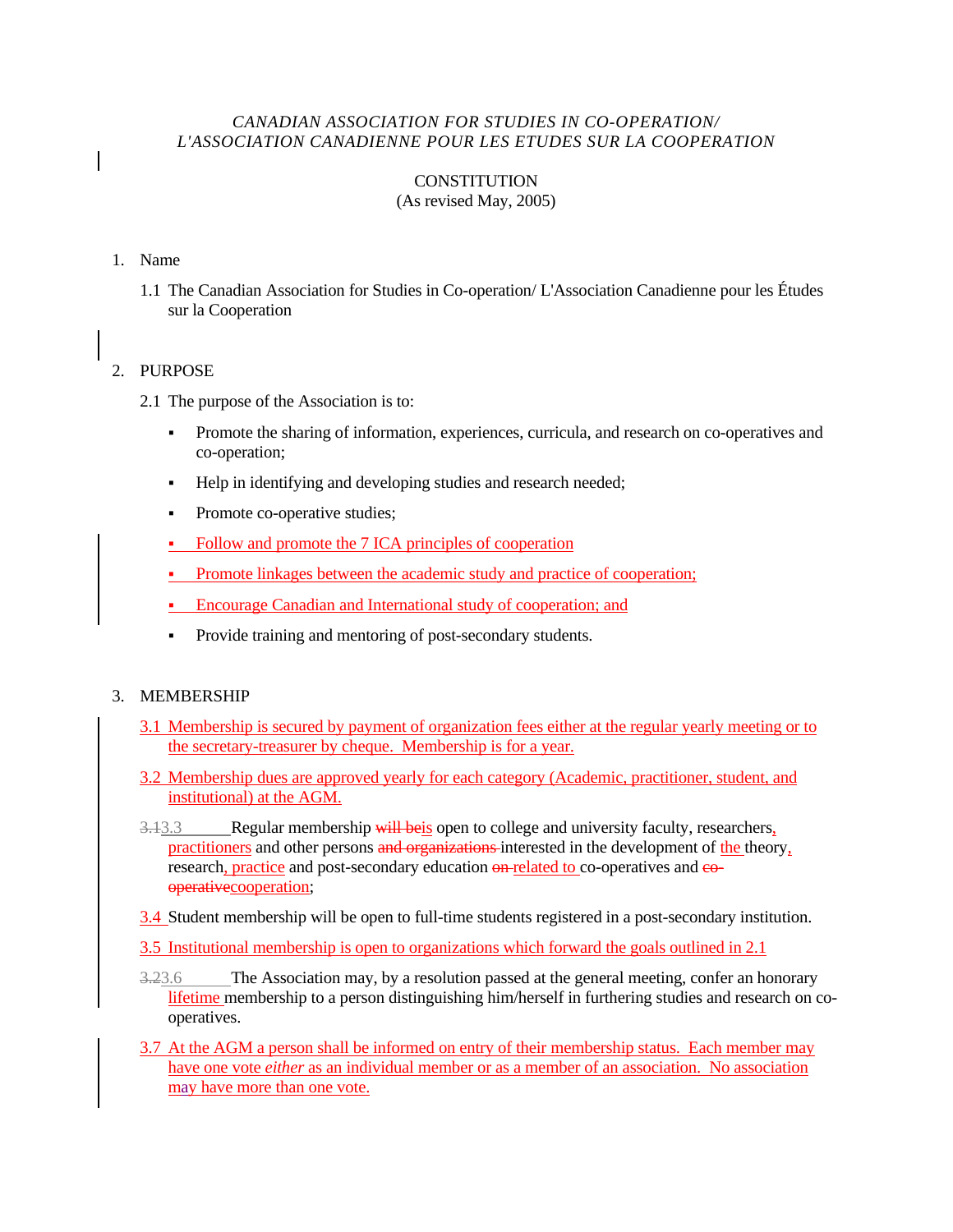- 3.8 Quorum for the AGM is 10% of membership
- 3.9 A person shall cease to be a member of the Association when any of the following conditions have been met:
	- 3.9.1 They deliver a letter of resignation to the Secretary Treasurer
	- 3.9.2 Through death or in the case of an organization, on its dissolution
	- 3.9.3 On being expelled by a special resolution of the general membership; or
	- 3.9.4 On having been a member not in good standing for three months following the start of the fiscal year
	- 3.9.5 The Executive may suspend a member for cause until the next general membership meeting of the Association. The member may appeal the suspension to the membership at the AGM. If the suspension is not ratified the member's status shall be reinstated subject to any conditions imposed by the AGM

#### 4. ORGANIZATION

- 4.1 Normally, annual meetings will be held in conjunction with yearly meetings of The Canadian Federation for the Humanities and Social Sciences/La Fédération canadienne des sciences humaines.
- 4.2 The Annual General Meeting shall be held annually at these meetings. It shall normally include: a vote on the location of the next meeting, a presentation on the finances of CASC, a report from the president, elections of the next executive, ratification of the minutes of the last meeting, motions from the membership and strategic planning for the organization.
- 4.3 From time to time based on a membership vote at the AGM, CASC may decide to meet independent of the Federation.
- 4.4 Special meetings, conferences, or events in between regular meetings shall be decided upon by the executive by majority vote or if 25 members sign a petition calling for such a special meeting.
- 4.5 Notice of the day, time and tentative agenda of the AGM shall be sent to all members via e-mail at least a month before it occurs.
- 4.6 Members in good standing shall be allowed to vote on candidates and special motions by submitting their votes to the President via e-mail using their address on record.
- 4.7 It is up to members to ensure that, if their contact information changes, the Secretary-Treasurer is notified
- 4.8 For purposes of dispute resolution, the rules of order for AGMs shall be Roberts Rules of Order

## 5. OFFICERS

- 5.1. President, Vice-President, and an Executive Member will be the officers of the Association. Any member in good standing may be considered for these positions.
- 5.2. The President will be responsible for calling and organizing meetings of the executive in between AGMs, organizing and chairing the AGM, overseeing the relationships with other organizations,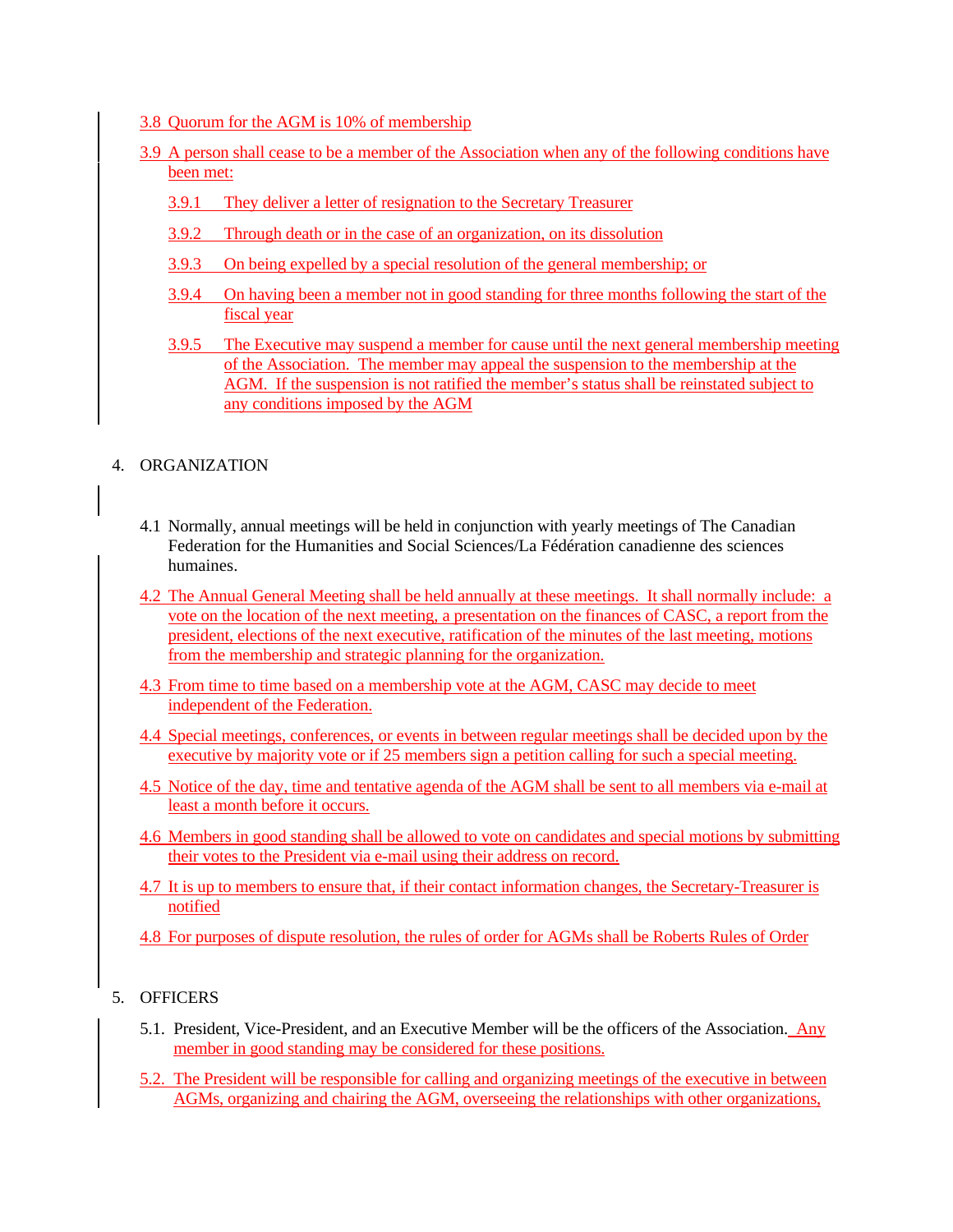ensuring the next meeting is organized in a timely manner, organizing funding for CASC and any other duties which occur from time to time which are necessary to maintain and expand the organization. The mailing address for CASC shall be the presidents address until such time as a permanent location is secured.

- 5.3. The Vice-President will be responsible for aiding the President in her/his functions and will replace the President if they are unable to fulfill their duties. The Vice-President will be responsible for ensuring the website is up to date and e-mail lists are current.
- 5.4. The Executive Member will be responsible for aiding the President and Vice-President in their duties. Aiding in the organization of the yearly conference and website are especially important.
- 5.2.5.5. They Executive members will be elected by majority vote and installed at the annual meeting.
- 5.6. If a vacancy arises on the executive between AGM's, the executive may appoint a member in good standing to that position for the remainder of the year.
- 5.7. Notification of intention to run for an Executive position shall normally be submitted to the Secretary Treasurer two months before the AGM. Nominations will be asked for and accepted without prejudice from the floor of the AGM.
- 5.3.5.8. All officers will be eligible for reelection.
- $5.4.5.9$ . The past president shall also occupy an ex officio position on the Executive. They shall be responsible for ensuring that the historical memory of the organization is maintained and to provide an orderly and complete transfer of information from one executive to the next. In the case of reelection the current president shall serve this role.
- 5.5.5.10. If desired by members, regional sections may be set up to facilitate activities of the Association. Chairpersons of regional sections will be additional board members of the national association.
- $5.6.5.11.$  The Executive will also appoint a Program Chairman for the meeting to be held in the next year. The Program Chairman will report to the Board.
- 5.12.If necessary the executive may, by majority vote, remove an executive member for failure to perform their duty and appoint a replacement. In such cases a detailed report shall be made to the membership at the next AGM.
- 5.13.If necessary the executive may borrow monies up to \$2000 in order to ensure that the annual meeting can be held at which point a detailed report will be made to the membership on the financial status of the organization.

## 6. BOARD

- 6.1. The elected Executive shall be composed of a president, a vice-president and an executive member at large.
- 6.2. These positions will be elected annually.
- 6.3. The executive will appoint a secretary-treasurer who will manage the affairs of the organization between meetings. The Secretary-Treasurer will be a member of the board.
- 6.4. The past president shall also occupy a place on the Board.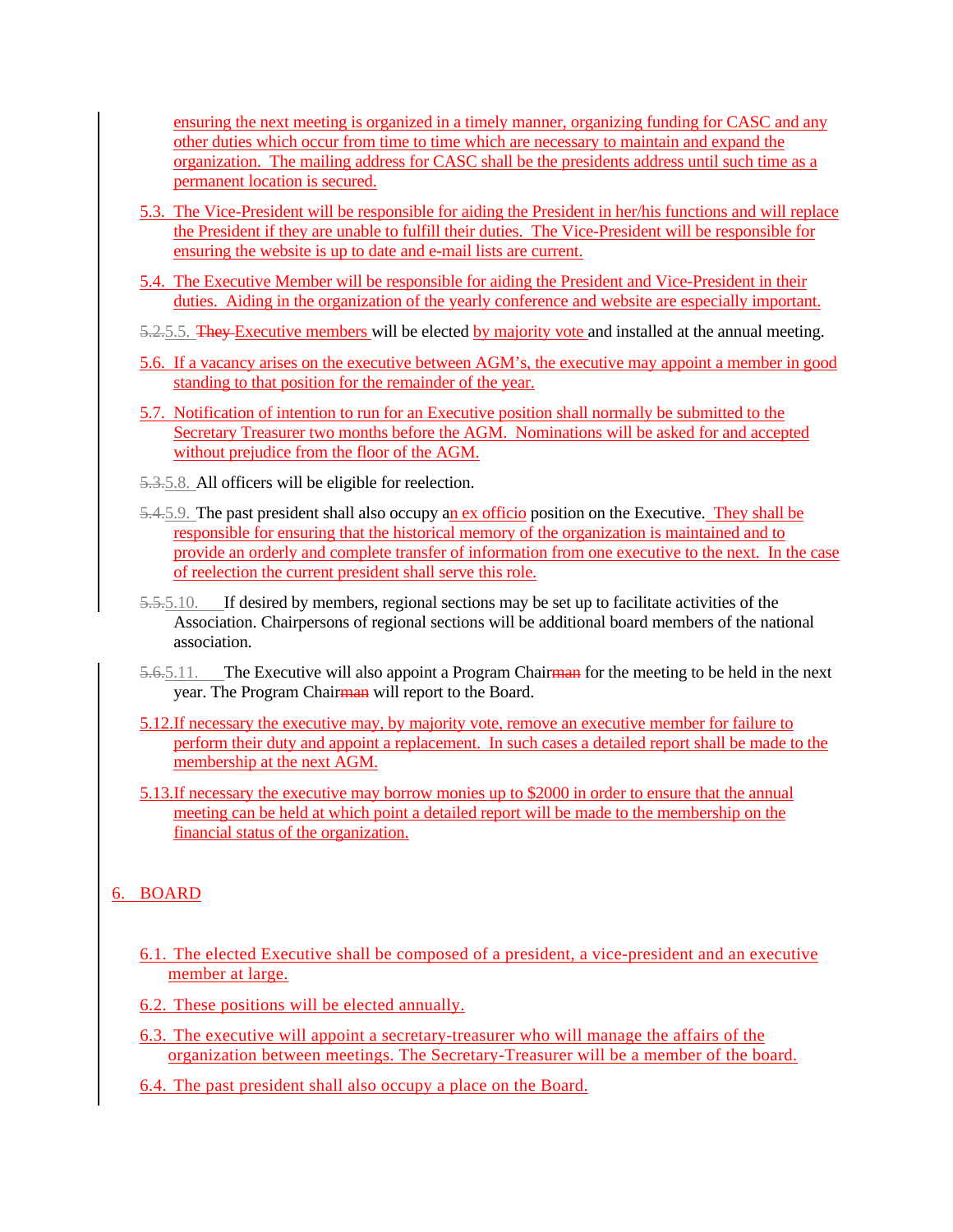# 7. ACTIVITIES

- 7.1. The Association will organize symposia, meetings, discussion groups, projects, and other activities on a regional and national basis.
- 7.2. Where appropriate, it will work in conjunction with existing associations and educational institutions.
- 7.3. The Association will develop liaison with similar organizations such as CIRIEC (Centre interuniversitaire de recherche, d'information, et d'enseignement sur les coopdratives) in Canada, and similar associations and co-operative institutes and centres at universities in other countries.
- 7.4. Individual members may be authorized by the President to cultivate relations with one or more of such institutions on behalf of the Association.

# 8. FINANCES

8.1. The expenses of the Association will be covered by: a) membership dues as set at annual meetings b) gifts, grants, and donations c) proceeds from its activities

8.2. The membership and fiscal year will run from 1 May to 30 April of the following year.

8.3. Financial statements will be presented annually at the AGM

# 9. AMENDMENTS

- 9.1. The constitution can be amended by a majority mail vote or a majority vote at the AGM.
- 9.2. Wording of the proposed amendment must be given to the Secretary-Treasurer before April  $1<sup>st</sup>$  in the year in which it is to be voted on, and be mailed out via e-mail to the membership with the regular ballots for officers. E-mail voting is permitted by members in good standing for amendment votes.
- 9.3. Amendments can be proposed by the Board of the Association or by 5 members of the Association in good standing.